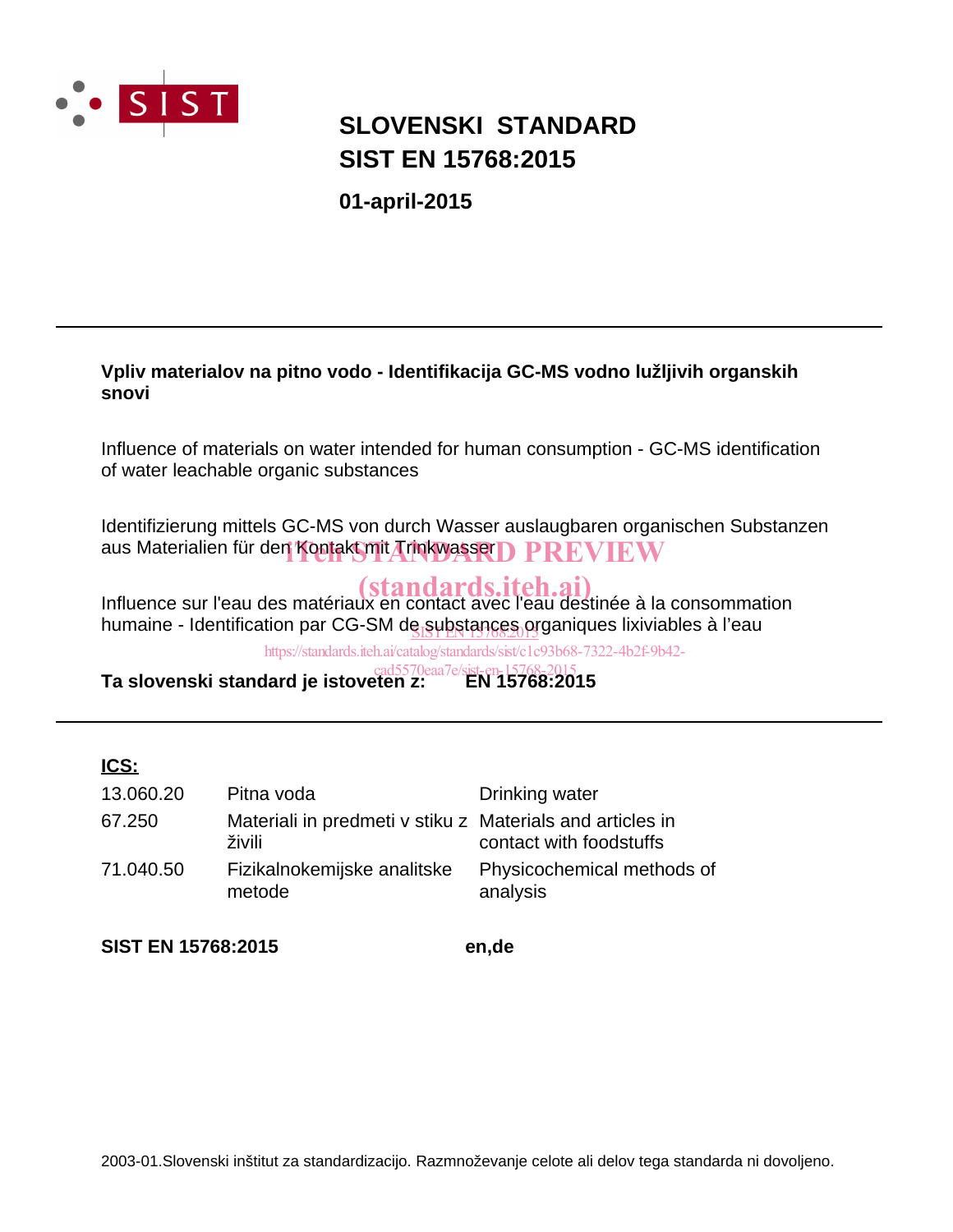

## iTeh STANDARD PREVIEW (standards.iteh.ai)

SIST EN 15768:2015 https://standards.iteh.ai/catalog/standards/sist/c1c93b68-7322-4b2f-9b42cad5570eaa7e/sist-en-15768-2015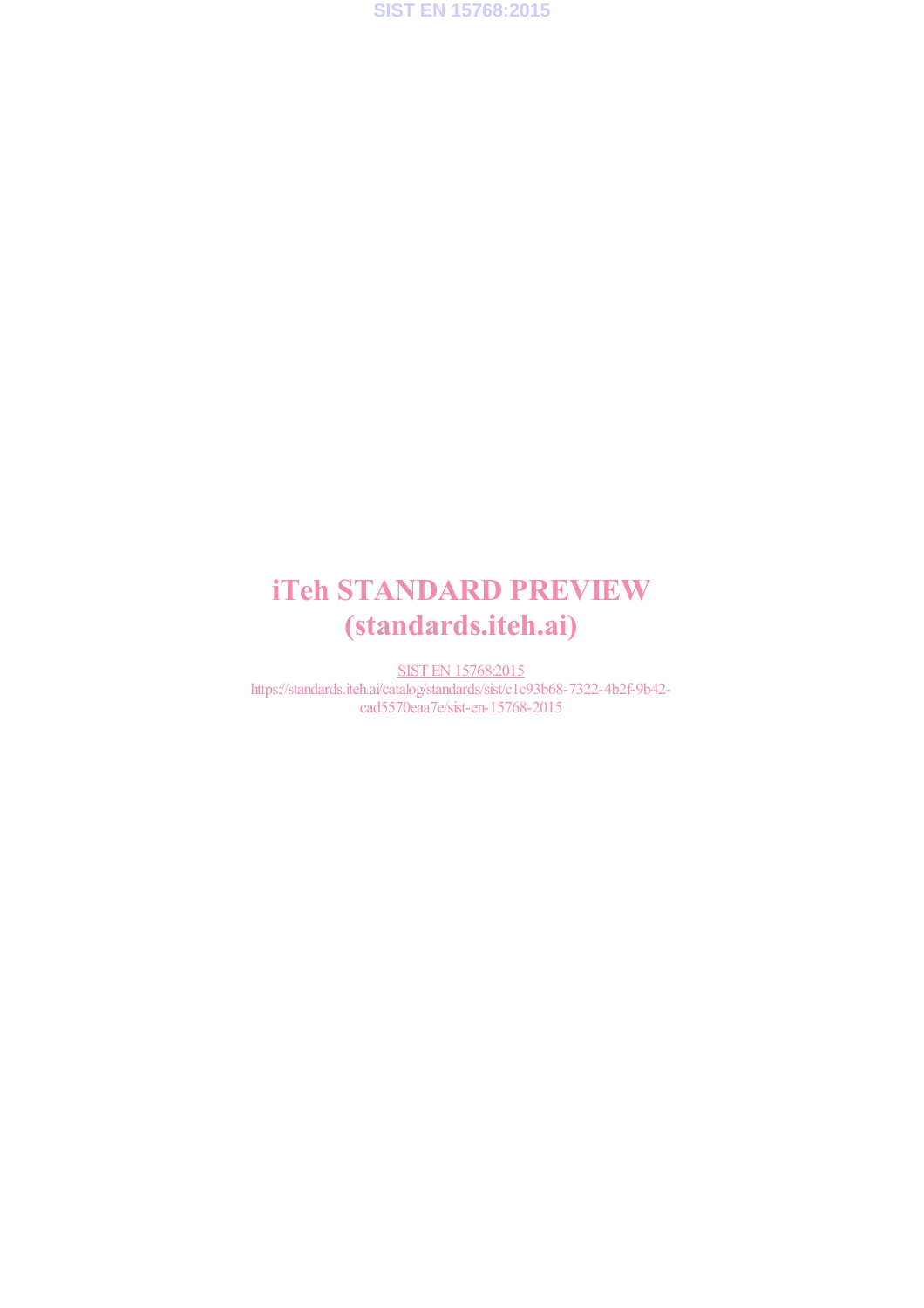#### **SIST EN 15768:2015**

## EUROPEAN STANDARD NORME EUROPÉENNE EUROPÄISCHE NORM

## **EN 15768**

January 2015

ICS 13.060.20; 67.250; 71.040.50

English Version

## Influence of materials on water intended for human consumption - GC-MS identification of water leachable organic substances

Influence sur l'eau des matériaux en contact avec l'eau destinée à la consommation humaine - Identification par CG-SM de substances organiques lixiviables à l'eau

 Identifizierung mittels GC-MS von durch Wasser auslaugbaren organischen Substanzen aus Materialien für den Kontakt mit Trinkwasser

This European Standard was approved by CEN on 29 November 2014.

CEN members are bound to comply with the CEN/CENELEC Internal Regulations which stipulate the conditions for giving this European Standard the status of a national standard without any alteration. Up-to-date lists and bibliographical references concerning such national standards may be obtained on application to the CEN-CENELEC Management Centre or to any CEN member.

This European Standard exists in three official versions (English, French, German). A version in any other language made by translation under the responsibility of a CEN member into its own language and notified to the CEN-CENELEC Management Centre has the same status as the official versions. status as the official versions.

CEN members are the national standards bodies of Austria, Belgium, Bulgaria, Croatia, Cyprus, Czech Republic, Denmark, Estonia, cEN members are the national standards bodies of Austria, Belgium, Bulgaria, Croatia, Cyprus, Czech Republic, Denmark, Esto<br>Finland, Former Yugoslav Republic of Macedonia, France, Germany, Greece, Hungary, Iceland, Ireland Luxembourg, Malta, Netherlands, Norway, Poland, Portugal, Romania, Slovakia, Slovenia, Spain, Sweden, Switzerland, Turkey and United Kingdom.<br>Kingdom. Kingdom.

https://standards.iteh.ai/catalog/standards/sist/c1c93b68-7322-4b2f-9b42 cad5570eaa7e/sist-en-15768-2015



EUROPEAN COMMITTEE FOR STANDARDIZATION COMITÉ EUROPÉEN DE NORMALISATION EUROPÄISCHES KOMITEE FÜR NORMUNG

**CEN-CENELEC Management Centre: Avenue Marnix 17, B-1000 Brussels** 

Ref. No. EN 15768:2015 E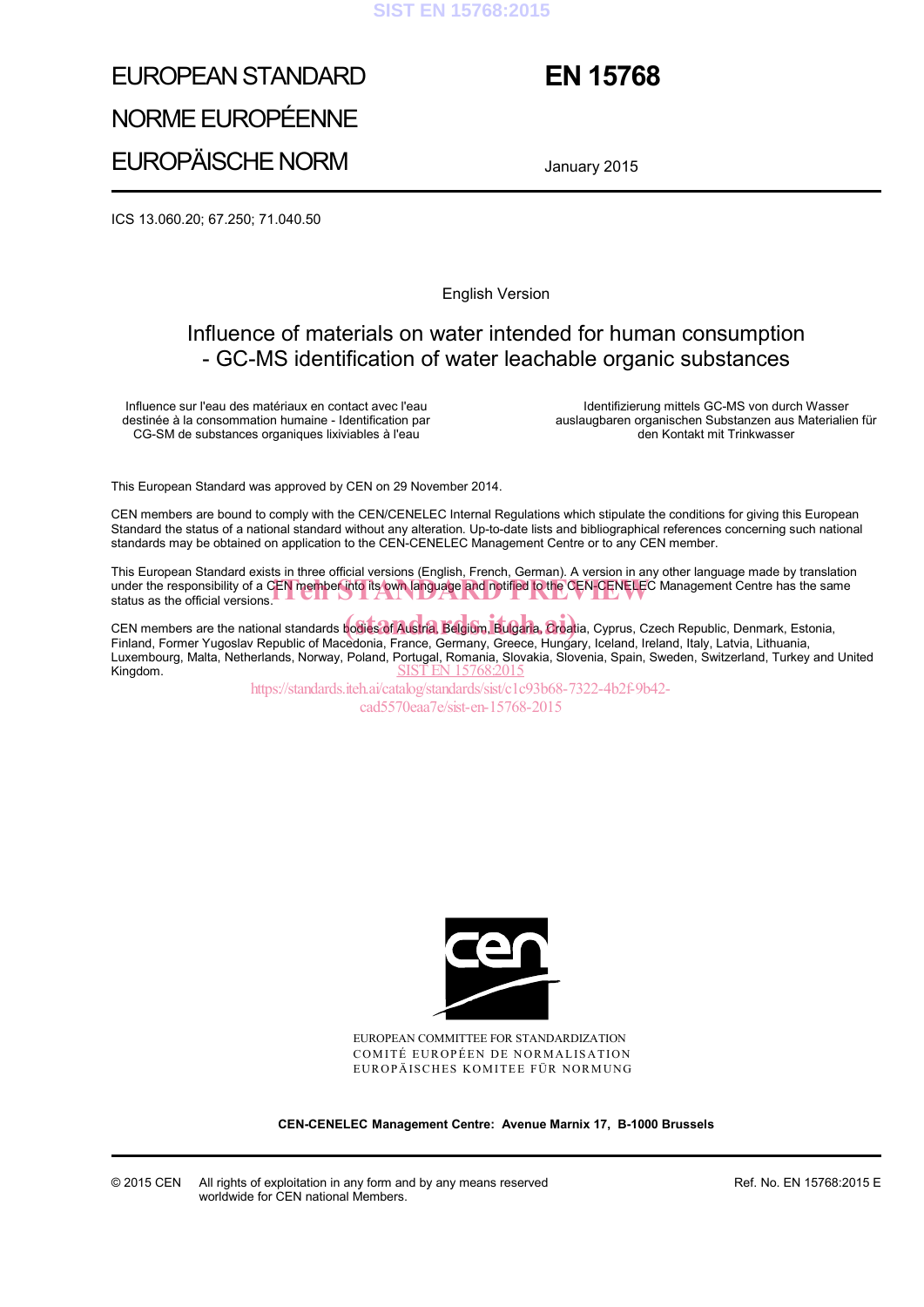## **Contents**

| 1                                                                        |                                                                                                |  |  |  |
|--------------------------------------------------------------------------|------------------------------------------------------------------------------------------------|--|--|--|
| $\overline{2}$                                                           |                                                                                                |  |  |  |
| 3                                                                        |                                                                                                |  |  |  |
| 4                                                                        |                                                                                                |  |  |  |
| 5<br>5.1<br>5.2                                                          |                                                                                                |  |  |  |
| 6                                                                        |                                                                                                |  |  |  |
| 7                                                                        |                                                                                                |  |  |  |
| 8<br>8.1<br>8.2<br>8.2.1<br>8.2.2<br>8.2.3<br>8.2.4<br>8.3<br>8.4<br>8.5 |                                                                                                |  |  |  |
| 9<br>9.1<br>9.2<br>9.3<br>9.4<br>9.5                                     |                                                                                                |  |  |  |
| 10<br>10.1<br>10.2<br>10.3                                               |                                                                                                |  |  |  |
| 11<br>11.1<br>11.2                                                       |                                                                                                |  |  |  |
|                                                                          |                                                                                                |  |  |  |
| A.1                                                                      | Checking suitability of apparatus used for concentrating solvent extracts  23                  |  |  |  |
| A.2                                                                      |                                                                                                |  |  |  |
| A.3                                                                      |                                                                                                |  |  |  |
|                                                                          | Annex B (informative) Outline of general approach for identification of substances detected 25 |  |  |  |
| B.1                                                                      |                                                                                                |  |  |  |
| B.2                                                                      |                                                                                                |  |  |  |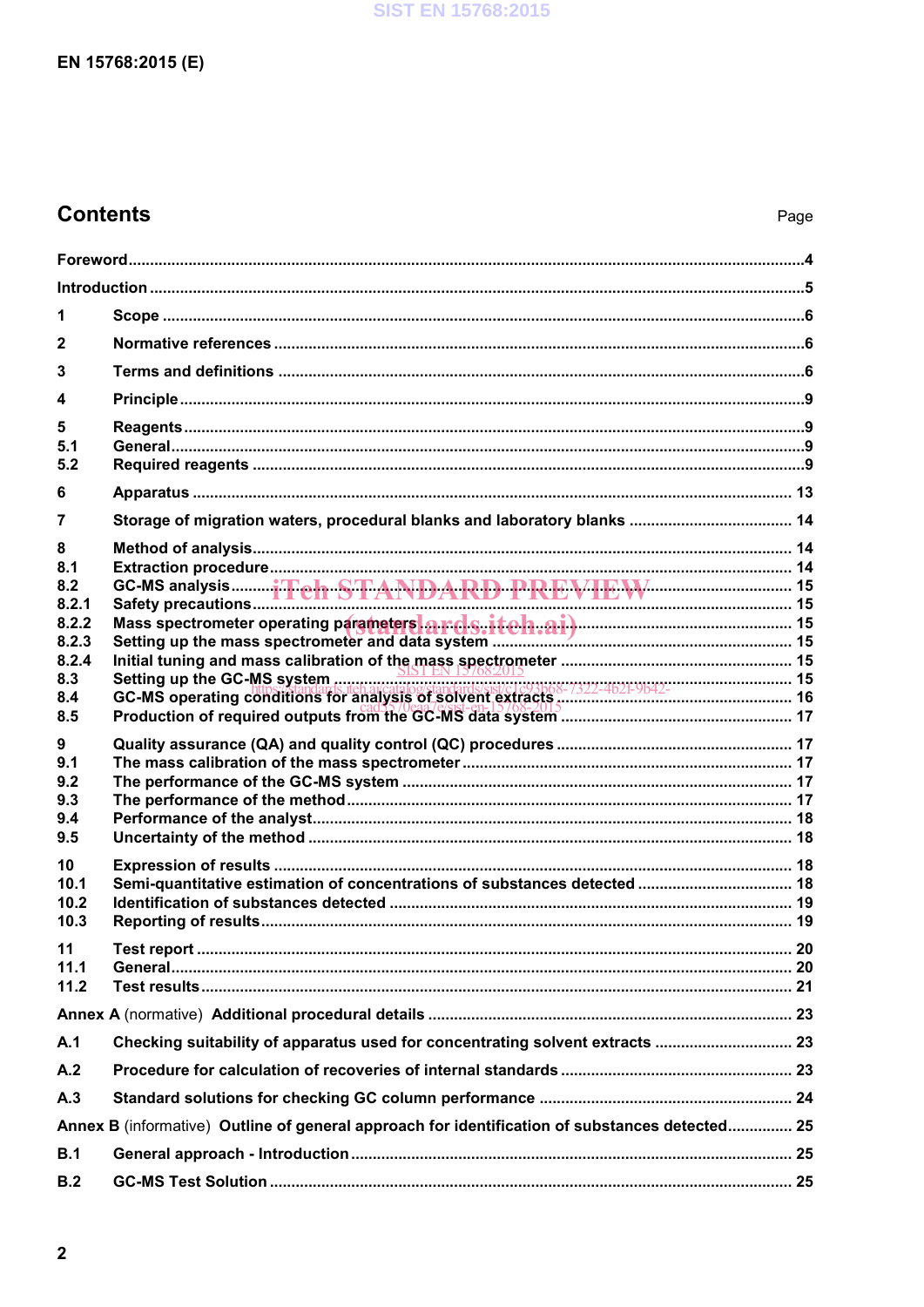| <b>B.3</b> |                                                                                   |  |
|------------|-----------------------------------------------------------------------------------|--|
| B.4        |                                                                                   |  |
| B.5        |                                                                                   |  |
|            |                                                                                   |  |
| C.1        |                                                                                   |  |
| C.2        |                                                                                   |  |
| C.3        |                                                                                   |  |
|            |                                                                                   |  |
| D.1        | A suggested strategy to assist in identifying substances in extracted leachates30 |  |
| D.2        |                                                                                   |  |
| D.3        |                                                                                   |  |
| D.4        | Tentatively identifying a substance using boiling points and retention indices31  |  |
| D.5        |                                                                                   |  |
| D.6        |                                                                                   |  |
| <b>D.7</b> |                                                                                   |  |
| D.8        |                                                                                   |  |
| D.9        |                                                                                   |  |

# (standards.iteh.ai)

SIST EN 15768:2015 https://standards.iteh.ai/catalog/standards/sist/c1c93b68-7322-4b2f-9b42 cad5570eaa7e/sist-en-15768-2015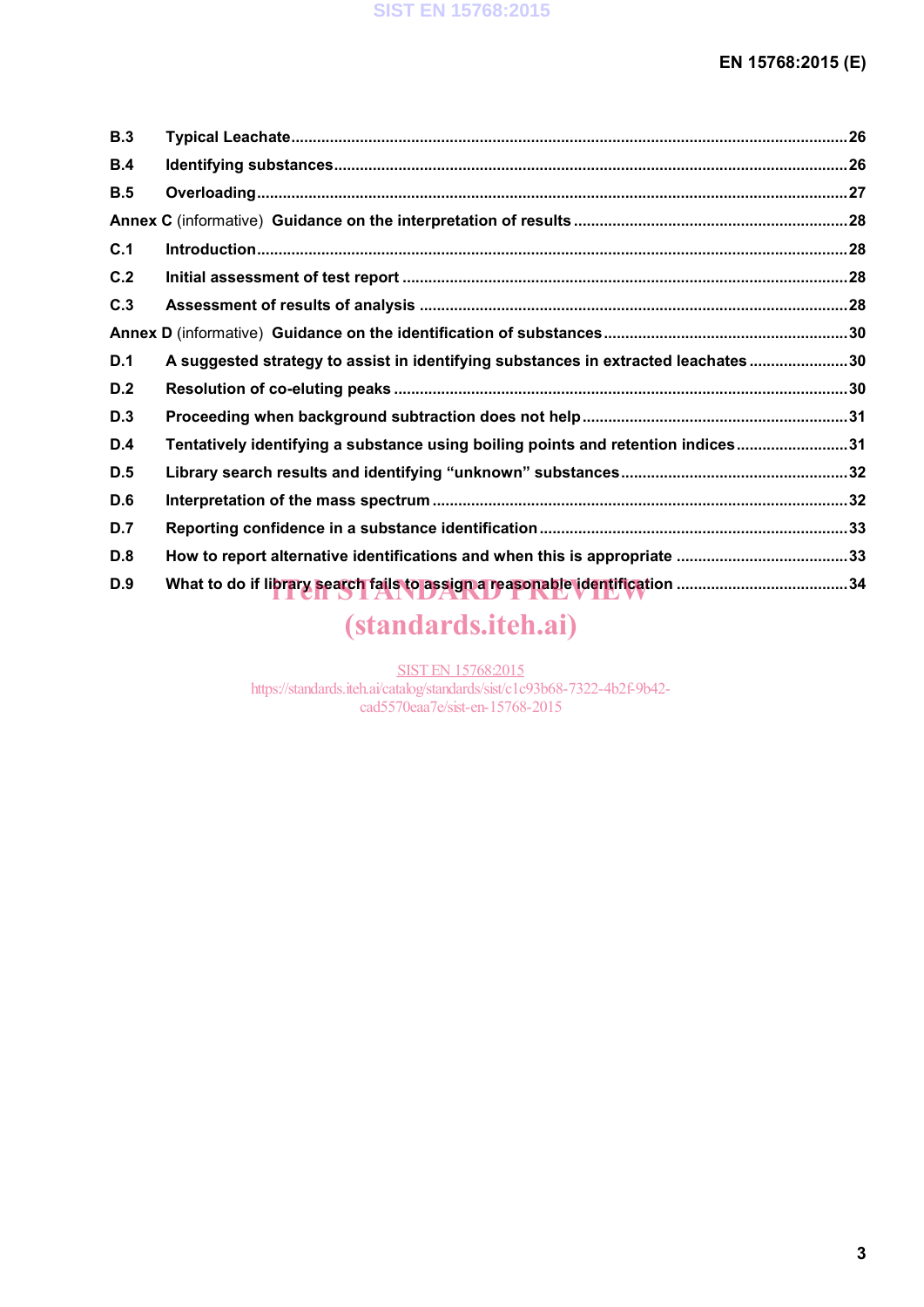### **Foreword**

This document (EN 15768:2015) has been prepared by Technical Committee CEN/TC 164 "Water supply", the secretariat of which is held by AFNOR.

This European Standard shall be given the status of a national standard, either by publication of an identical text or by endorsement, at the latest by July 2015 and conflicting national standards shall be withdrawn at the latest by July 2015.

Attention is drawn to the possibility that some of the elements of this document may be the subject of patent rights. CEN [and/or CENELEC] shall not be held responsible for identifying any or all such patent rights.

This document has been prepared under a mandate given to CEN by the European Commission and the European Free Trade Association.

This document has been prepared on the basis of co-normative research project EVK1-CT 2000-00052 and work funded by DG Enterprise and Industry (Grant Agreement S12.403892).

This document describes methods of identification only, and should not be used or quoted as a specification.

References to this document should indicate that the methods of identification used are in accordance with EN 15678:2015.

According to the CEN-CENELEC Internal Regulations, the national standards organizations of the following countries are bound to implement this European Standard: Austria, Belgium, Bulgaria, Croatia, Cyprus, Czech<br>Republic, Denmark, Estonia, Finland, Former Yugoslav Republic, of Macedonia, France, Germany, Greece Republic, Denmark, Estonia, Finland, Former Yugoslav Republic of Macedonia, France, Germany, Greece, Hungary, Iceland, Ireland, Italy, Latvia, Lithuania, Luxembourg, Malta, Netherlands, Norway, Poland, Portugal, rungury, resultury, resultury, rung, Eurita, Euricania, Spania, Turkey and the United Kingdom.<br>Romania, Slovakia, Slovenia, Spain, Sweden, Switzerland, Turkey and the United Kingdom. https://standards.iteh.ai/catalog/standards/sist/c1c93b68-7322-4b2f-9b42-

cad5570eaa7e/sist-en-15768-2015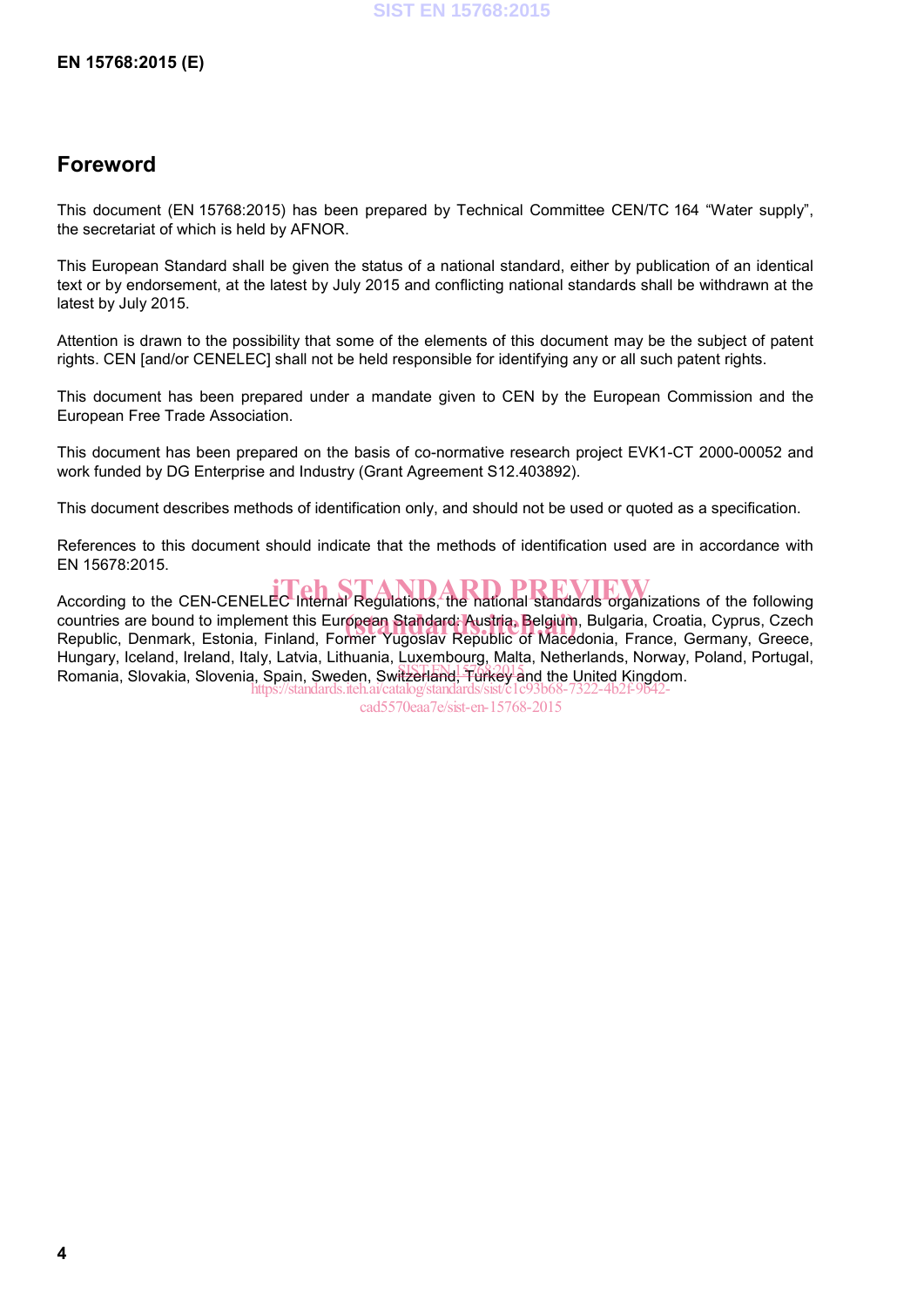### **Introduction**

Organic substances that migrate from products containing such substances have, when used in contact with water intended for human consumption, the potential to cause health concerns for consumers. The potential health effects of these chemicals are assessed in three stages as follows:

- a) preparation of migration waters by exposing a portion of the material to water under controlled conditions;
- b) analysis of the migration waters;
- c) assessment of the identities and concentrations of the substance detected.

The analysis of organic substances present in migration waters can involve two different types of analytical methods as follows:

- d) a screening method, which allows a variety of substances to be detected and a semi-quantitative assessment to be made of their concentrations;
- e) accurate quantitative methods for the determination of specific target substances known to be present in the chemical formulations of the materials.

This standard describes the analytical procedures based upon gas chromatography and mass spectrometry (GC-MS) used to screen migration waters for organic substances derived from finished products such as pipes, protective coatings, membranes, etc. This method is suitable for migration waters from all products that<br>can potentially release organic chemicals into water when they are used in contact with water intended for can potentially release organic chemicals into water when they are used in contact with water intended for human consumption, and which are the subject of an application for approval by the national regulatory body.<br>It may be one of several methods that form part of the overall approval process. The method may also be It may be one of several methods that form part of the overall approval process. The method may also be used as part of an approval audit process. The method does not provide accurate quantitative results and other analytical methods are recommended for accurate quantitative determination of specific target substances. https://standards.iteh.ai/catalog/standards/sist/c1c93b68-7322-4b2f-9b42-

cad5570eaa7e/sist-en-15768-2015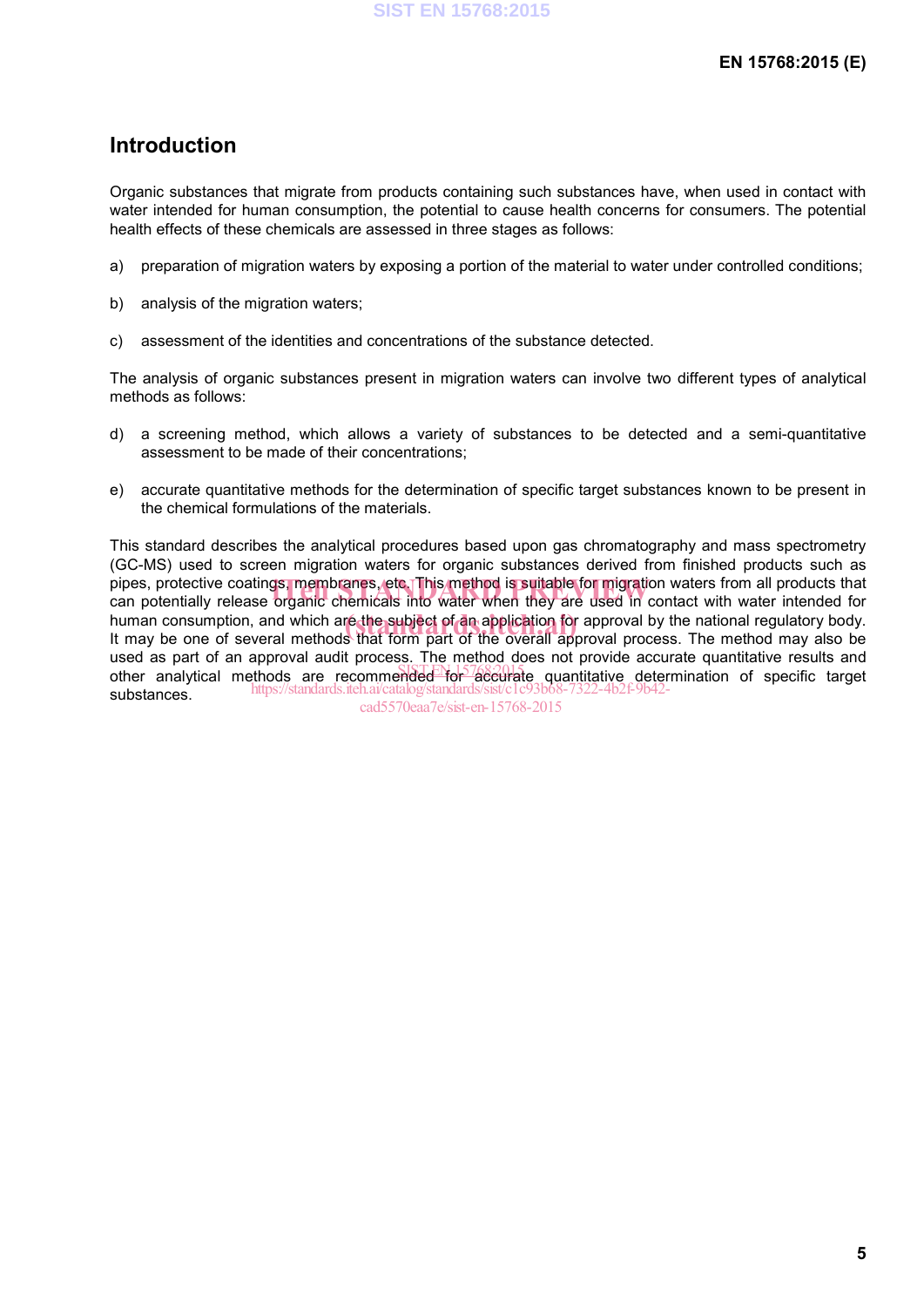#### **1 Scope**

This European Standard describes a method for detecting and identifying organic chemicals that are amenable to GC-MS analysis using the procedures described and which can migrate from a product into water intended for human consumption. This European Standard does not provide all the necessary tools to completely identify all the substances that are detected. A method of semi-quantitatively estimating the concentrations of the organic substances detected is also provided, however, concentrations should only be seen as indicative.

NOTE The method to be used for the preparation of migration waters is specified by separate ENs, as noted below.

#### **2 Normative references**

EN 12873-1, *Influence of materials on water intended for human consumption - Influence due to migration - Part 1: Test method for factory-made products made from or incorporating organic or glassy (porcelain/vitreous enamel) materials*

EN 12873-2, *Influence of materials on water intended for human consumption - Influence due to migration - Part 2: Test method for non-metallic and non-cementitious site-applied materials*

EN 12873-3, *Influence of materials on water intended for human consumption - Influence due to migration - Part 3: Test method for ion exchange and adsorbent resins*

EN 12873-4, *Influence of materials on water intended for human consumption - Influence due to migration -* **Part 4: Test method for water treatment membranes DARD PREVIEW** 

EN ISO 3696, *Water for analytical laboratory use A Specification and test methods (ISO 3696)* 

#### **3 Terms and definitions**

SIST EN 15768:2015

https://standards.iteh.ai/catalog/standards/sist/c1c93b68-7322-4b2f-9b42-

For the purposes of this document, the following terms and definitions apply.

#### **3.1**

#### **u**

atomic mass unit, defined as 1/12 of the mass of a single atom of carbon-12 in the gas phase (i.e. unbound), at rest and in its ground state

#### **3.2**

#### **asymmetry factor**

#### *A***<sup>s</sup>**

measure of the absorption of a compound during gas chromatographic analysis

Note 1 to entry: The asymmetry factor  $(A_s)$  can be derived from Formula (1).

$$
A_{\rm s} = \frac{(a+b)}{2b} \tag{1}
$$

where

- *a* is the distance from the leading edge of the peak at the point on the baseline where the perpendicular dropped from the peak maximum crosses it;
- *b* is the corresponding distance from the trailing edge of the peak.

Locate the apex of the peaks that require their asymmetry values calculated. For each peak, drop a perpendicular line down at a right-angle to the baseline.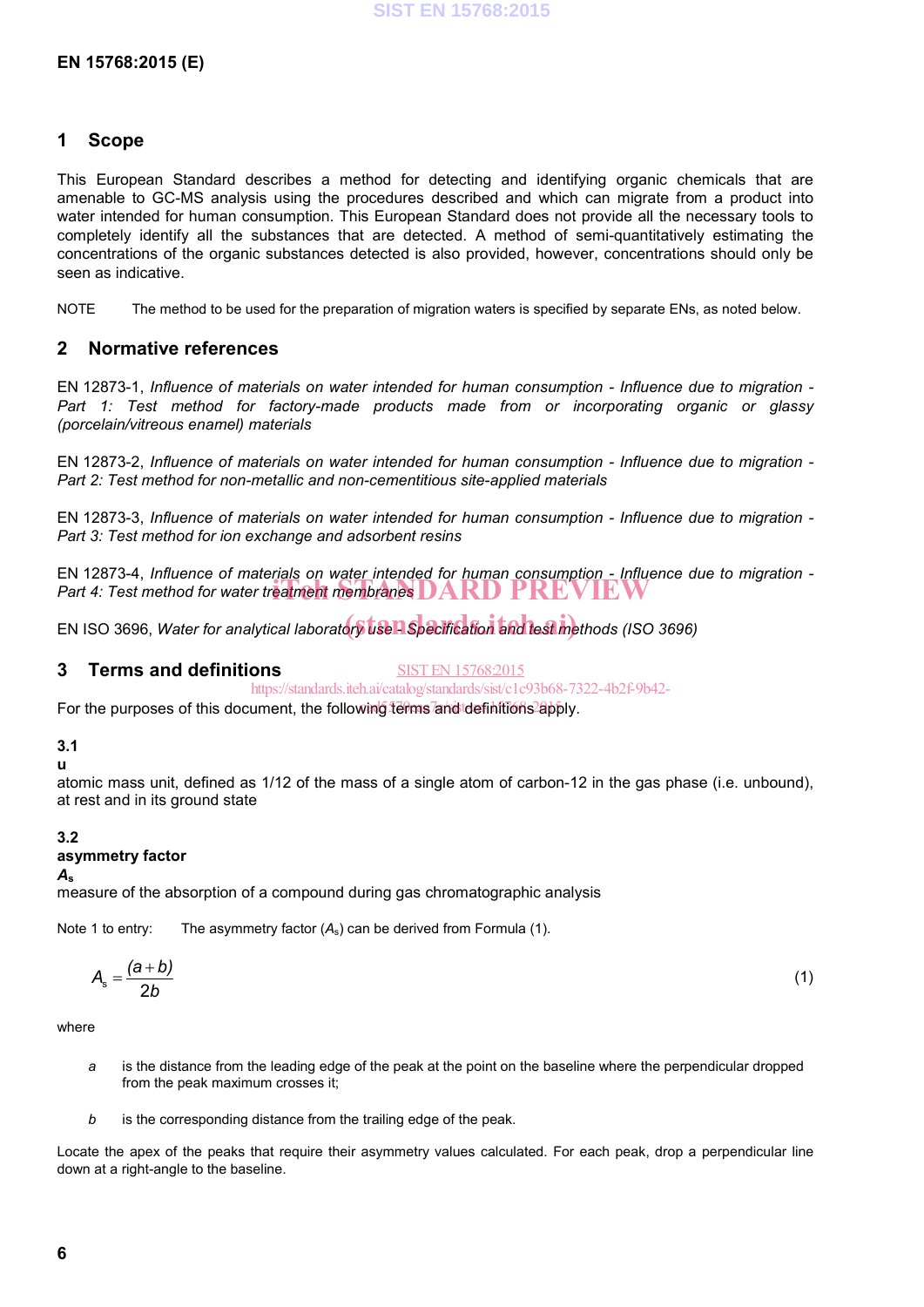Note 2 to entry: Some manufacturer's GC-MS software packages allow the calculation of peak asymmetries to be produced automatically. Check the criteria used for the measurement, as some packages perform the calculation at 5 % of the peak height.

#### **3.3**

#### **electron impact ionization**

ionization by a beam of electrons

#### **3.4**

#### **GC-MS**

analytical instrument comprising a gas chromatograph (GC) linked to a mass spectrometer (MS)

#### **3.5**

#### **GC-MS general survey analysis**

acquisition of a series of mass spectra (up to several thousand) during the course of a gas chromatographic run, by operating the mass spectrometer in a continuous cyclic scanning mode over a wide *m/z* range

#### **3.6**

#### **injection standard**

organic substance added to the final solvent extract prior to analysis

Note 1 to entry: An injection standard is added to allow the recoveries of the internal standards to be calculated, by providing a means of normalizing the GC-MS responses for solvent extracts and GC-MS standards. iTeh STANDARD PREVIEW

#### **3.7**

#### **internal standard**

## (standards.iteh.ai)

organic substance added to the migration water at a known concentration prior to the commencement of the analysis

### SIST EN 15768:2015

https://standards.iteh.ai/catalog/standards/sist/c1c93b68-7322-4b2f-9b42-<br>Note 1 to entry: Internal standards are added for the following reasons (a) to demonstrate that the analysis has been

undertaken successfully, and (b) to provide a reference to allow other substances detected to be quantified. Ideally, the internal standards should not be present in the migration waters being analysed; for this reason, isotopically labelled standards are used. re aqueu fut the following easu<br>cad5570eaa7e/sist-en-15768-2015

#### **3.8**

#### **test water**

water used to prepare the migration water, as specified in EN 12873-1, EN 12873-2, EN 12873-3 or EN 12873-4 depending on the material being tested

#### **3.9**

#### **laboratory blank**

water, as specified in EN ISO 3696, known to contain negligible levels of contamination, to which internal standards (3.7) have been added and which is then analysed in the same way as the migration water

Note 1 to entry: Laboratory blanks are used to check for potential contamination of either migration waters or solvent extracts which may occur within the laboratory during the course of the analysis.

#### **3.10**

#### **migration water**

aqueous solution that results from leaving test water in contact with the test material under the specified test conditions

#### **3.11**

#### **procedural blank**

aqueous solution that results from leaving test water in contact with tanks or containers identical to those used to prepare the migration water in the absence of the test material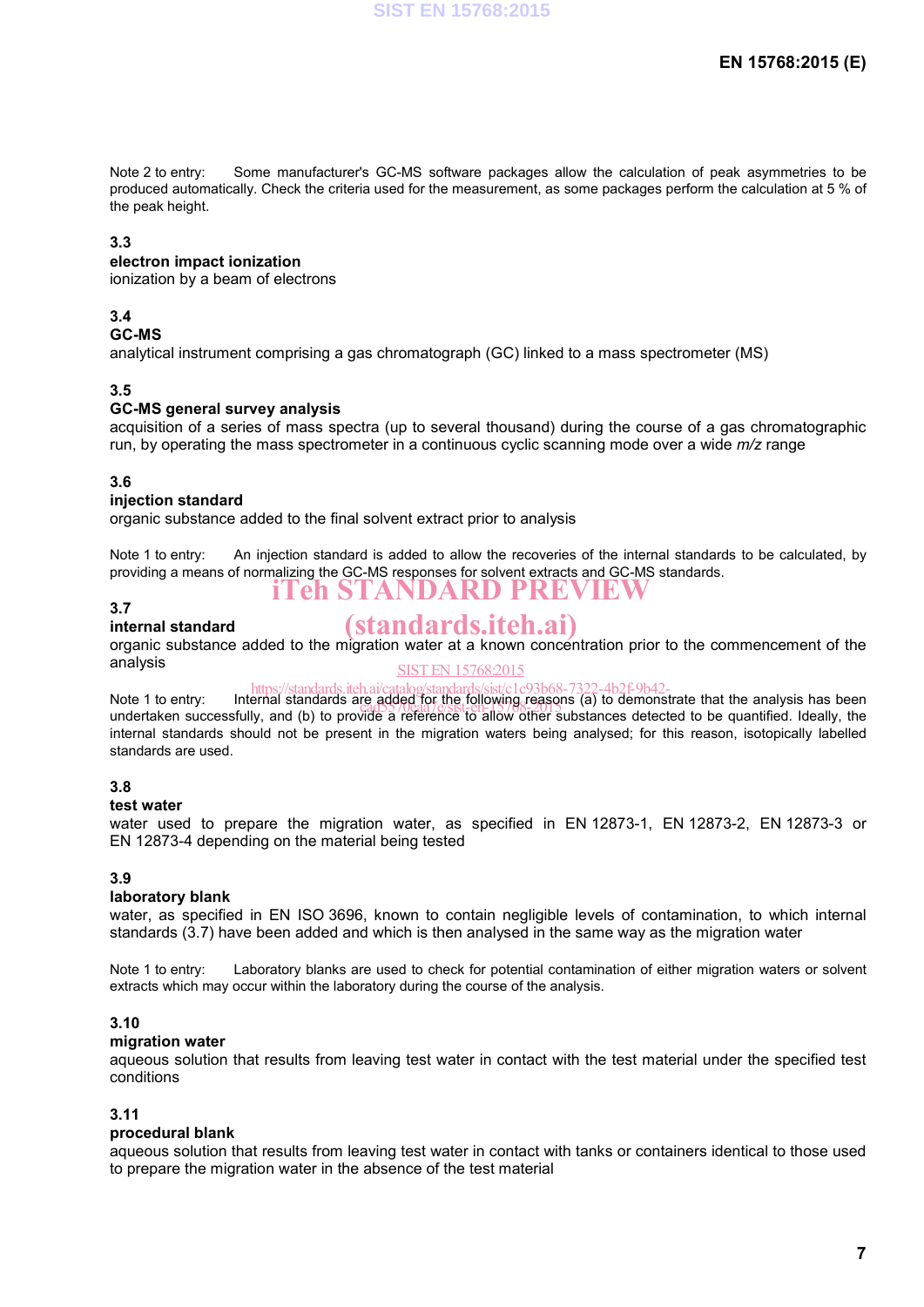### **EN 15768:2015 (E)**

Note 1 to entry: Procedural blanks are used to check for potential contamination of migration waters that can arise during the migration procedure. For example, substances can migrate from the tanks or containers used into the test water, or aerial contamination can occur if volatile substances are present in the laboratory atmosphere. Further details are provided in the European Standards regarding the preparation of migration waters.

#### **3.12**

#### **mass spectrometric resolution**

measure of the capability of a mass spectrometer to correctly distinguish two mass spectral peaks, having sequential mass to charge (*m*/*z*) values, as separate peaks

Note 1 to entry: If  $z = 1$ , this is generally denoted by  $m_2 / (m_2 - m_1)$ , where  $m_2$  has the higher  $m/z$  value and  $m_1$  has the lower *m*/*z* value.

Note 2 to entry: Mass spectrometer set up so that the resolution is 650 will satisfactorily resolve and assign the correct masses to mass spectral peaks at *m*/*z* 649 and *m*/*z* 650. Although the mass spectrometric resolution of a mass spectrometer using a magnetic field for mass resolution remains constant throughout the mass range scanned, a quadrupole mass spectrometer is usually operated so that unit mass resolution is achieved over the mass range scanned (i.e. at *m*/*z* 200 the resolution is 200, whereas at *m*/*z* 500 the resolution is 500).

#### **3.13**

#### **m/z**

mass (*m*)-to-charge (*z*) ratio of an ion

Note 1 to entry: As most ions produced by electron impact ionization are singly charged, this ratio usually corresponds to the mass of an ion. However, exceptionally, ions can possess multiple charges.

## iTeh STANDARD PREVIEW

**solvent extract** solvent extract<br>solution containing substances partitioned from the migration waters into the extraction solvent (in this case dichloromethane)

#### **3.15**

**3.14**

SIST EN 15768:2015 https://standards.iteh.ai/catalog/standards/sist/c1c93b68-7322-4b2f-9b42 cad5570eaa7e/sist-en-15768-2015

#### **total ion current TIC**

sum of all the separate ion currents carried by the individual ions contributing to a single mass spectrum

#### **3.16**

**TIC chromatogram** graphical representation of the TIC versus time

#### **3.17**

#### **Linear Retention Index**

Linear Retention Index = 
$$
(n \times 100) + 100 \times \left(\frac{(RT_x - RT_n)}{(RT_{n+1} - RT_n)}\right)
$$
 (2)

where

*n* is the number of carbon atoms in n-alkane prior to substance of interest;

*RT*<sub>n</sub> is the retention time (min) of n-alkane;

- $RT_{n+1}$  is the retention time (min) of next n-alkane;
- *RT*<sub>x</sub> is the retention time (min) of substance of interest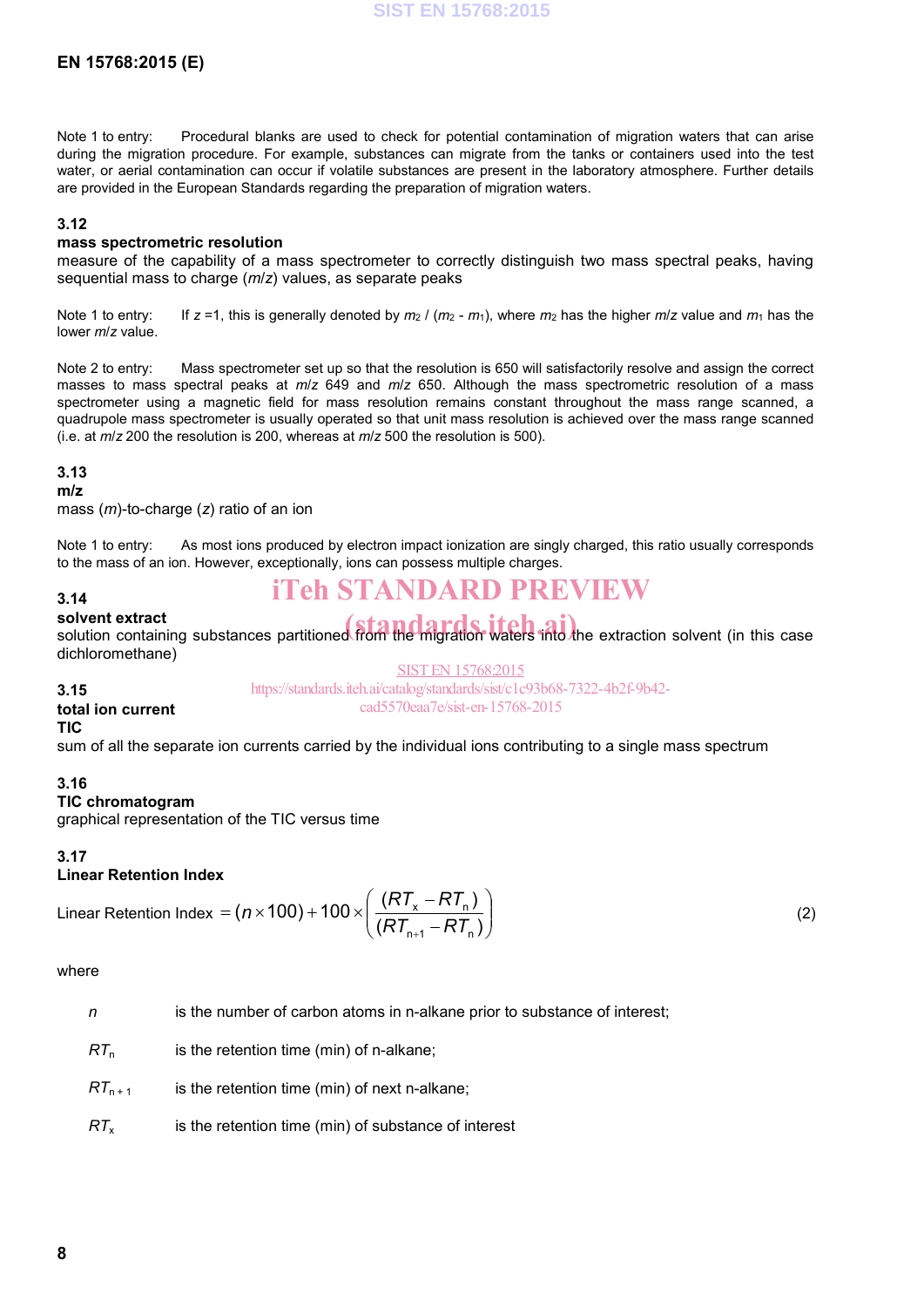#### **3.18**

#### **threshold value**

concentration below which detection and/or identification is uncertain

### **4 Principle**

A mixture of isotopically-labelled internal standards is added to each of the migration waters to be analysed immediately before the extraction solvent dichloromethane is added. After solvent extraction, the extract is concentrated, an injection standard added, and the resultant concentrated extract is then analysed by GC-MS to determine the identity of any organic chemicals that may be present above a pre-set threshold value.

The mass spectrometer is used in a repetitive full-scan mode operating with positive electron impact ionization and the mass spectra produced are recorded by, and stored on, the GC-MS data system.

Wherever possible, each substance detected above the threshold value is identified, and semi-quantified by reference of its TIC to the TIC responses obtained for the internal standards.

NOTE The procedure to be used to identify organic substances from their mass spectra is given in Annex B.

### **5 Reagents**

#### **5.1 General**

Only reagents of analytical grade shall be used, except where specified otherwise. All reagents shall be of only reagents or analytical grade shall be used, except where specified otherwise. All reagences sufficient purity to ensure that they do not give rise to interferences during the GC-MS analysis.

NOTE Contamination can arise from various sources, se of the laboratory atmosphere, glassware, plastics and rubber materials. The use of procedural blanks and laboratory blanks assists in detecting and identifying the source of any contamination and are used to correct results for the effects of contamination.

**5.2 Required reagents** tandards.iteh.ai/catalog/standards/sist/c1c93b68-7322-4b2f-9b42cad5570eaa7e/sist-en-15768-2015

**5.2.1 Reagent water,** having a conductivity of < 2 mS/m, a total organic carbon content of < 0,2 mg/l carbon, and free from organic contaminants which can interfere with the GC-MS analysis of the extracts. Suitable water can be prepared by reverse osmosis, de-ionization or distillation.

**5.2.2 Hydrochloric acid**, concentrated (density 1,18 g/ml).

**5.2.3 Hydrochloric acid solution (6 mol/l),** prepared as follows:

- slowly add  $(0.5 \pm 0.01)$  l of concentrated hydrochloric acid (5.2.2) to (0.5  $\pm$  0.01) l of reagent water (5.2.1);
- this solution should be replaced on a six monthly basis.

NOTE Care is needed in preparing this solution which can generate heat.

**5.2.4 Sulfuric acid,** concentrated (density 1,84 g/ml).

**5.2.5 Sulfuric acid solution (0,5 mol/**l**),** prepared as follows:

- slowly add (14,0  $\pm$  0,5) ml of sulfuric acid (5.2.4) to (300  $\pm$  5) ml of reagent water (5.2.1) and make up to  $(500 \pm 5)$  ml with reagent water;
- this solution should be replaced on a yearly basis.

NOTE Care is needed in preparing this solution which can generate heat.